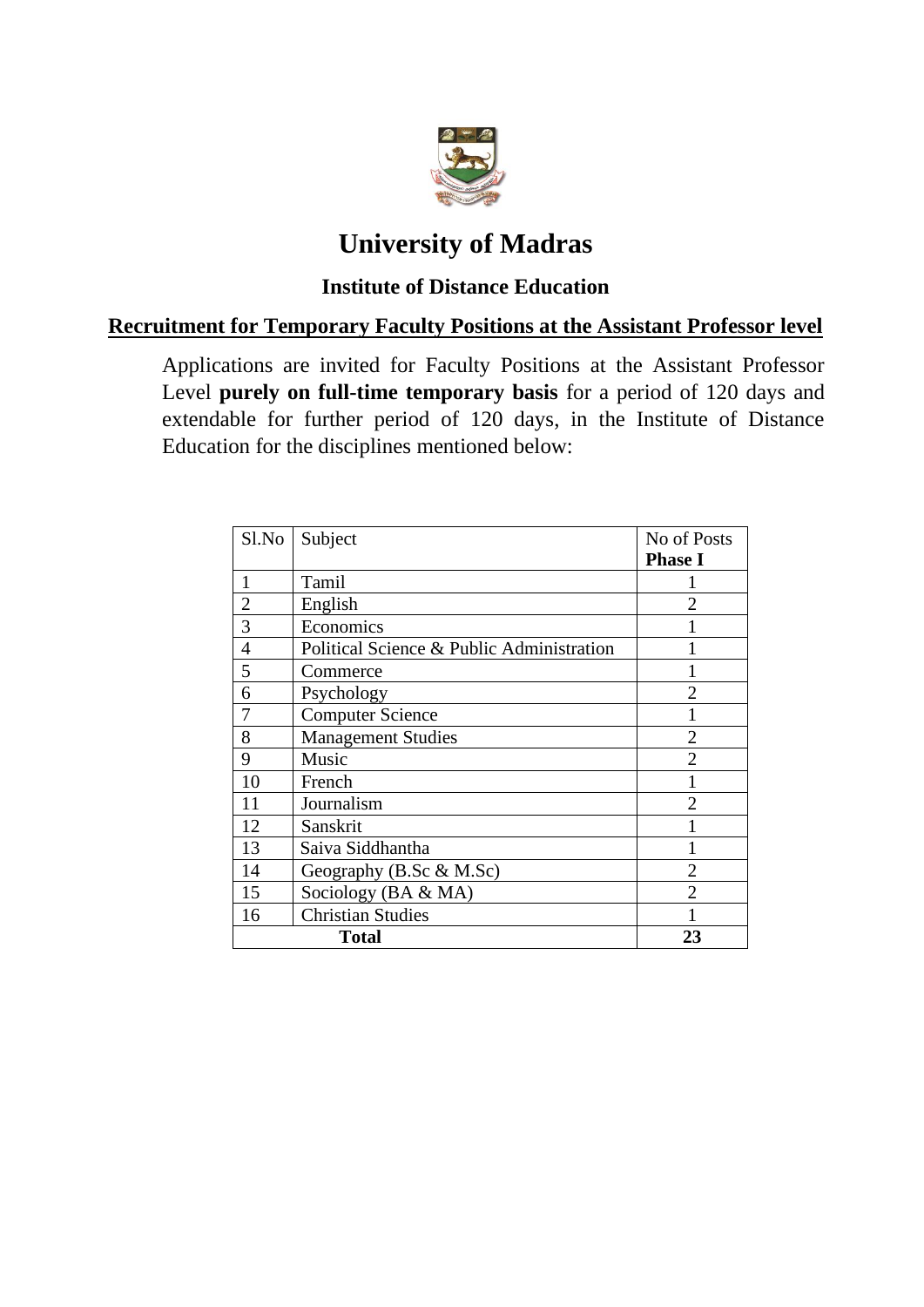# **QUALIFICATION AND OTHER INFORMATION:**

# **1. Eligibility (A or B):** At the level of Assistant Professor:

### **A.**

- i) A Master's degree with 55% marks (or an equivalent grade in a point-scale wherever the grading system is followed) in a concerned/relevant/allied subject from an Indian University, or an equivalent degree from an accredited foreign university.
- ii) Besides fulfilling the above qualifications, the candidate must have cleared the National Eligibility Test (NET) conducted by the UGC or the CSIR, or a similar test accredited by the UGC, like SLET/SET or who are or have been awarded a Ph. D*.* Degree in accordance with the University Grants Commission (Minimum Standards and Procedure for Award of M.Phil./Ph.D. Degree) Regulations, 2009 or 2016 and their amendments from time to time as the case may be exempted from NET/SLET/SET :

Provided the candidates registered for the Ph.D programme prior to July 11, 2009, shall be governed by the provisions of the then existing Ordinances/Bye-laws/Regulations of the Institution awarding the degree and such Ph.D candidates shall be exempted from the requirement of NET/SLET/SET for recruitment and appointment of Assistant Professor or equivalent positions in Universities/Colleges/Institutions subject to the fulfillment of the following conditions:-

- a) The Ph.D degree of the candidate has been awarded in a regular mode;
- b) The Ph.D thesis has been evaluated by at least two external examiners;
- c) An open Ph.D viva voice of the candidate has been conducted;
- d) The Candidate has published minimum of two research papers from his/her Ph.D work, out of which at least one is in a refereed journal;
- e) The candidate has presented at least two papers based on his/her Ph.D work in conferences/seminars sponsored/funded/supported by the UGC/ICSSR/CSIR or any similar agency.

The fulfilment of these conditions is to be certified by the Registrar or the Dean (Academic Affairs) of the University concerned.

Note: NET/SLET/SET shall also not be required for such Masters Programmes in disciplines for which NET/SLET/SET is not conducted by the UGC, CSIR or similar test accredited by the UGC, like SLET/SET.

#### **OR**

- **B.** The Ph.D degree has been obtained from a foreign University/Institution with a ranking among top 500 in the World University Ranking (at any time) by any one of the following: (i) Quacquarelli Symonds (QS) (ii) the Times Higher Education (THE) or (iii) the Academic Ranking of World Universities (ARWU) of the Shanghai Jiao Tong University (Shanghai).
- Note: The Academic score as specified in Appendix (Table 3A) for Universities and Appendix (Table 3B) for Colleges, shall be considered for short-listing of the candidates for interview only and the selections shall be based only on the performance in the interview.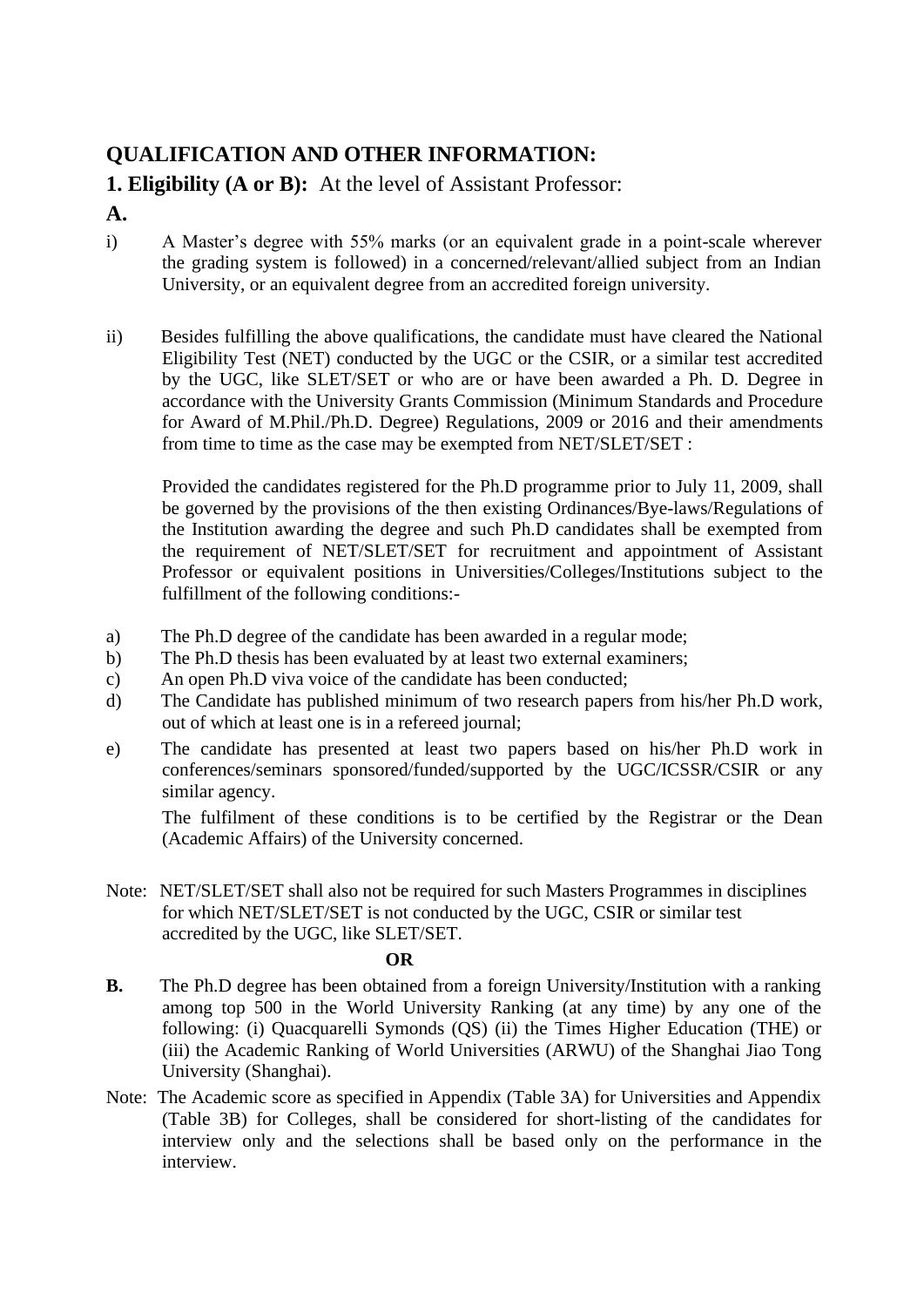#### **2. Consolidated Remuneration:** Rs.30,000/- per month

**3. Nature of appointment:** The appointment is **purely temporary for one semester (120 days)** or until the appointment of permanent faculty whichever is earlier.

**4. Selection:** Candidates will be shortlisted based on their academic credentials and UGC norms. Only short listed candidates will be called for interview.

- 5. The selected candidates will be required to join immediately.
- 6. Canvassing in any form will render a candidate ineligible.
- 7. The University reserves the right to cancel the recruitment process of temporary faculty in partial or full without assigning any reasons whatsoever.
- 8. This appointment does not confer any right on the applicant to claim either continuous employment or permanency in future
- 9. Incomplete applications/ applications not in the prescribed format will be rejected without intimation.
- 10. No interim correspondence will be entertained.
- 11. The University reserves the right to shortlist the number of candidates depending upon the number of applications received or the qualifications of the applicants. No separate intimation will be made to the candidates who are not shortlisted. The decision of the Scrutiny / Selection Committee is final.
- 12. The applicants are requested to view the website of the University daily for any updated information regarding the recruitment process. List of candidates shortlisted for interview will be uploaded in the University Website. Separate communication for the candidates will not be sent.
- 13. University will not be responsible for any postal delay or loss of application during transit.
- 14. The number of vacancies indicated in the advertisement is tentative and subject to change. University reserves the right to change the number of positions based on the requirement.
- 15. Duly completed application forms along with all necessary documents given in the list should be submitted on or before **28.04.2022, addressed to The Registrar, University of Madras, Chepauk, Chennai 600 005**.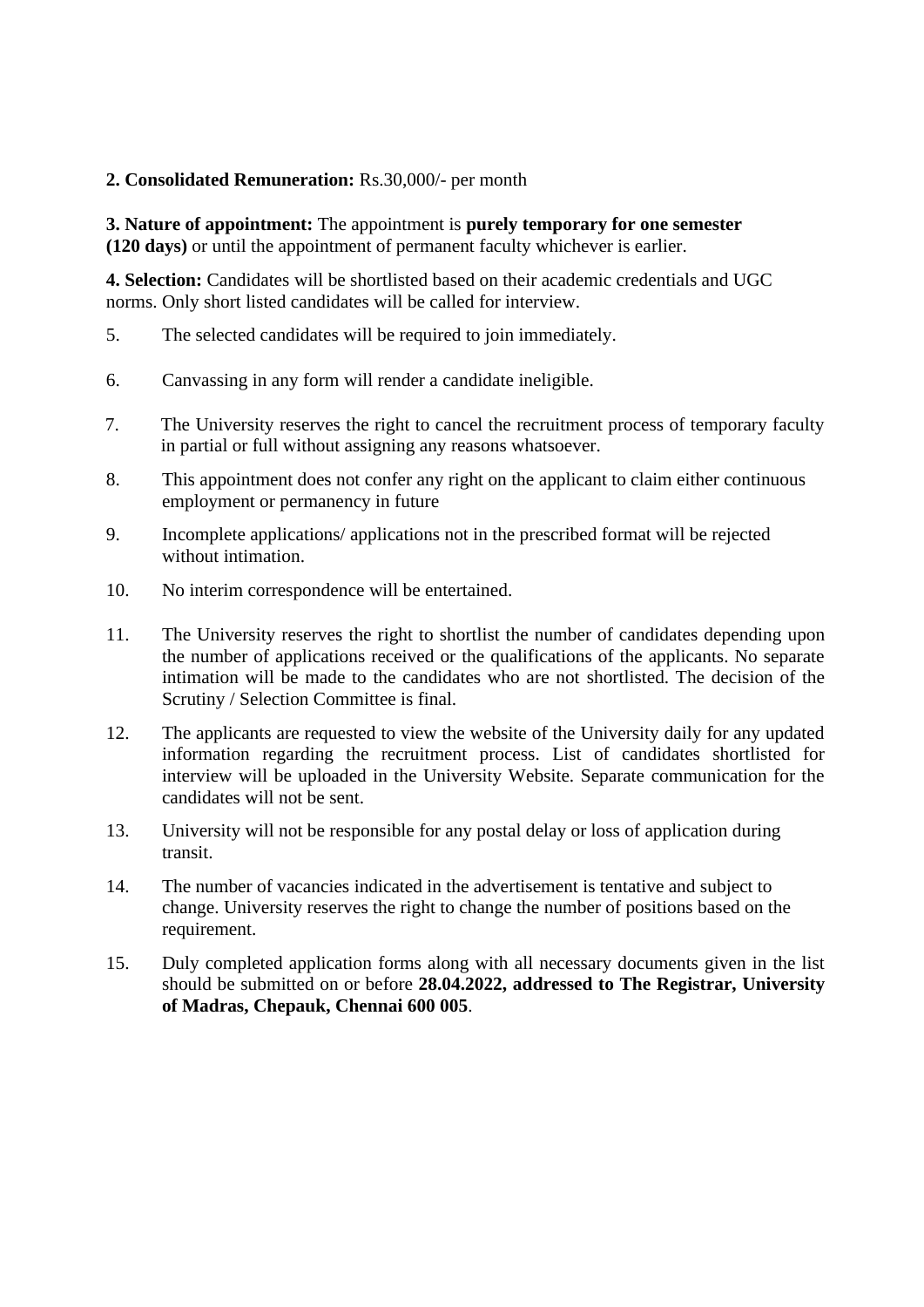**No cost of Application**



Affix passport size photograph here

#### **UNIVERSITY OF MADRAS**

APPLICATION FORM FOR THE POST OF ASSISTANT PROFESSOR (TEMPORARY) – PHASE I : (specify the subject)

- 1. Name of Applicant [IN BLOCK LETTERS] :
- 2. Name and Address of the Institution where the candidate is working :  $\cdot$  :
- 3. Post held at present :
	- [a] Date of Appointment to the Post : [b] Scale of Pay : [c] Date of annual increment :
- 4. Address to which communications are to be sent: [Indicate the correct address with Pin-code, Dist, etc., Telephone number and e-mail id]
- 

5. Sex: Nationality & Religion:

6. Date of Birth and Age : [Attested copy of the first page of SSLC book/ Plus 2 to be enclosed]

7. Name of the Community :

- [a] Whether SC/SC-A/ST/MBC/DNC/BC/BCM
	- (Certificate from the Revenue Official concerned to be enclosed) (Specify the Name of the Community in Block letters)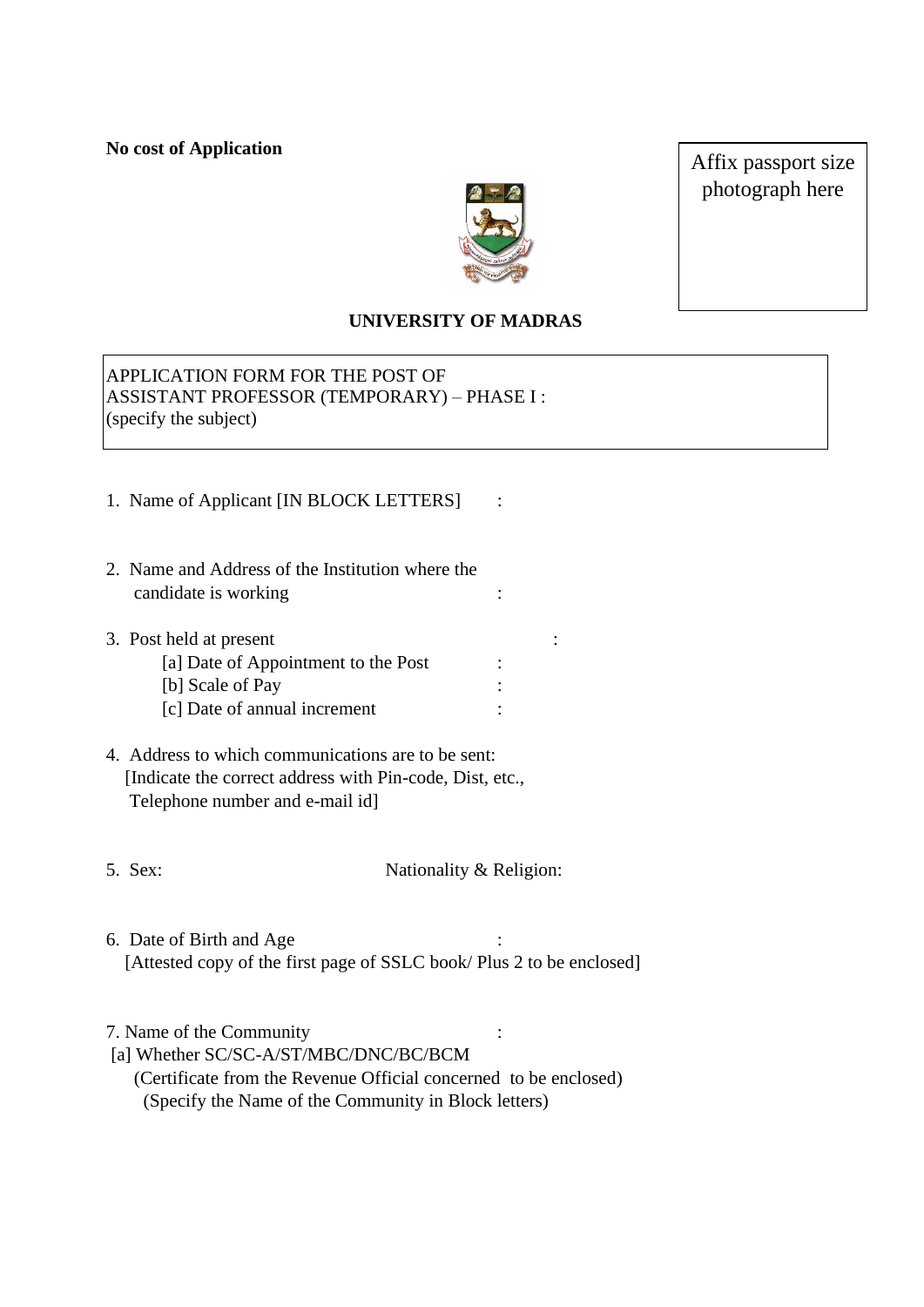8. Academic Qualification [Enclose attested copies starting from Matriculation or SSLC to recent degree] :

| Educational            | Year of | Name of the | Subject/ | Minor/    | Class | Marks/ | Rank,  |
|------------------------|---------|-------------|----------|-----------|-------|--------|--------|
| Level                  | passing | Institution | Major    | Ancillary |       | Grade  | If any |
| S.S.L.C                |         |             |          |           |       |        |        |
| $PUC/+2$               |         |             |          |           |       |        |        |
| ${\rm U}{\rm G}$       |         |             |          |           |       |        |        |
| $\mathbf{P}\mathbf{G}$ |         |             |          |           |       |        |        |
| M.Phil.                |         |             |          |           |       |        |        |
| Ph.D.                  |         |             |          |           |       |        |        |
| Others,<br>specify     |         |             |          |           |       |        |        |

NOTE: Must have undergone:  $11 + 1 + 3 + 2$  (SSLC, PUC, UG & PG) or  $10 + 2 + 3 + 2$  (SSLC,  $+2$ , UG & PG)

9. Title of the Thesis of the Research Degrees :

| Degree                       | Subject |
|------------------------------|---------|
| M.Phil.                      |         |
| Ph.D.                        |         |
| Any other higher degree like |         |
| D.Sc., D.Litt., etc.,        |         |

10. Membership /Fellowship titles in Professional Societies/Academy like FNA,FRS,FNASC etc [Proof to be enclosed] :

11.Whether the Candidate has passed CSIR-UGC National

Level Test /SLET/SET of Government of Tamil Nadu

- (i) If so, particulars should be given [enclose Xerox copy of the pass certificate)
- (ii) If not specify the reasons: and provide evidence of eligibility for the post of Assistant Professor : :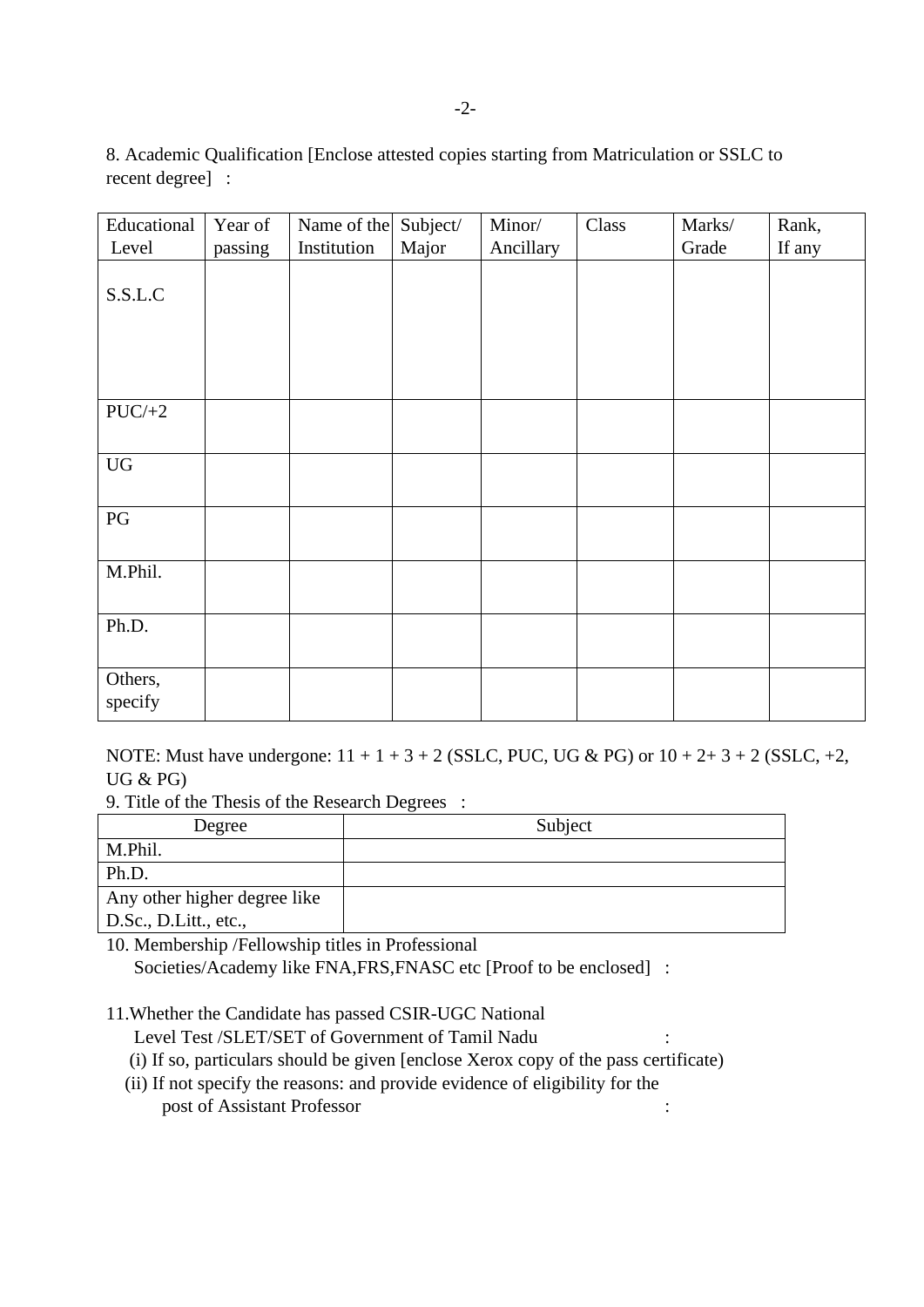-3-

- 12. Prizes, Medals, Awards, other Honours received : [to be categorized as Regional, National, International and proof to be enclosed]
- 13. Professional Experience [Service certificates to be provided] : [State from the present position and go in reverse, should account for all the years lapsed since Master's degree]

| $\{a\}$                   | Teaching and Research Experience                             |                                                                      |                    |  |
|---------------------------|--------------------------------------------------------------|----------------------------------------------------------------------|--------------------|--|
| Institution               | Post Held                                                    | Duration of service                                                  | Job desciption:    |  |
|                           |                                                              | (years and months)                                                   | UG&PG              |  |
|                           |                                                              |                                                                      | Teaching/Research/ |  |
|                           |                                                              |                                                                      | Extension etc.     |  |
|                           |                                                              |                                                                      |                    |  |
|                           |                                                              |                                                                      |                    |  |
|                           |                                                              |                                                                      |                    |  |
| $\{b\}$                   |                                                              | Experience in Distance Education (Academic and Administrative Level) |                    |  |
|                           |                                                              |                                                                      |                    |  |
|                           |                                                              |                                                                      |                    |  |
|                           |                                                              |                                                                      |                    |  |
|                           | {c} Total Teaching Experience : Lecturer/Assistant Professor |                                                                      |                    |  |
|                           |                                                              |                                                                      |                    |  |
|                           |                                                              |                                                                      |                    |  |
|                           |                                                              |                                                                      |                    |  |
|                           |                                                              | {d} Total Teaching Experience : Reader/Associate Professor/Professor |                    |  |
|                           |                                                              |                                                                      |                    |  |
|                           |                                                              |                                                                      |                    |  |
|                           |                                                              |                                                                      |                    |  |
| 14 Number of Dublicationa |                                                              |                                                                      |                    |  |

14. Number of Publications :

| Publications               | Published (in number) | In Press [Proof to be attached] (in |
|----------------------------|-----------------------|-------------------------------------|
|                            |                       | number)                             |
| With or Without            |                       |                                     |
| Impact Factor in           |                       |                                     |
| Articles-UGC               |                       |                                     |
| <b>Listed Journals</b>     |                       |                                     |
|                            |                       |                                     |
| <b>Books-National</b>      |                       |                                     |
| <b>Books-International</b> |                       |                                     |
|                            |                       |                                     |
| <b>Chapters in Books</b>   |                       |                                     |
|                            |                       |                                     |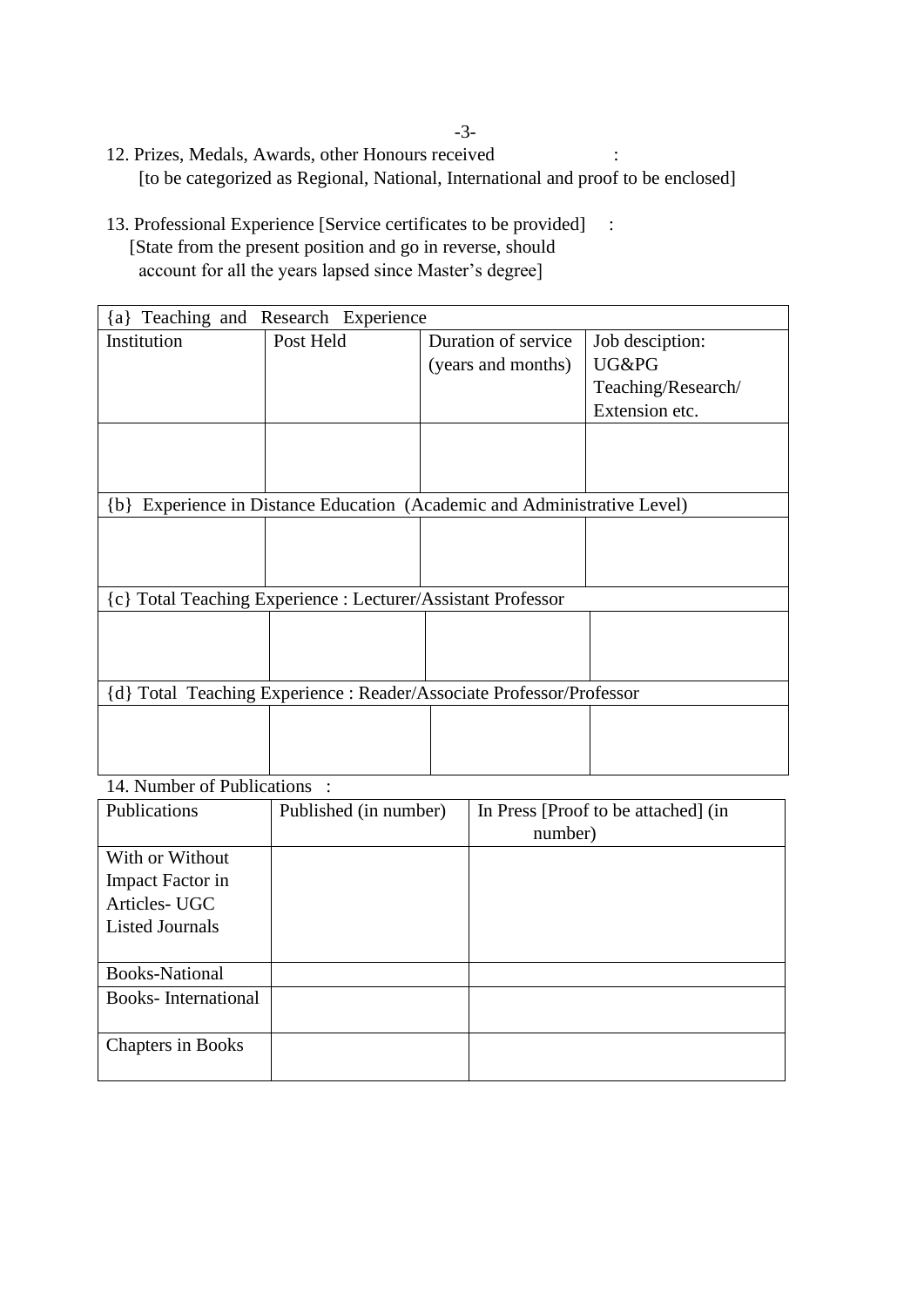(b) List of Publications in the order of (i) with impact factor (ii) Reputed journals listed in UGC website without impact factor (iii) Books published by International publisher and National publisher and (iv) Chapters in Books (Do not include proceedings of Symposia/Unpublished Articles

(State clearly authors [underline your name] the title of the publication, name of the journals, year, volume, page numbers impact factor as per Scopus/Web of Science. If there are books, please indicate the name of the publishers, total number of pages and whether it is a text book or a reference book along with ISBN/ISSN numbers)

Please provide the citation index of the publication & the impact factor of the journal in which it is published:

15. Conferences/Seminars/Symposia/Workshops attended/papers presented Regional/National & International in Chronological order of the year [proof to be enclosed] :

List the paper presentation in the order: author(s), title of the papers, name of conference /seminars etc., date(s), organizer  $\&$  place.

16. Conferences/Seminars/Symposia/Workshop organized [Regional, National & International. [Proof to be enclosed] :

| Sl. No. | Name of the event | Place/dates | Role as organizer |
|---------|-------------------|-------------|-------------------|
|         |                   |             |                   |
|         |                   |             |                   |
|         |                   |             |                   |
|         |                   |             |                   |
|         |                   |             |                   |
|         |                   |             |                   |
|         |                   |             |                   |
|         |                   |             |                   |

17. Visits abroad including post-doctoral training/fellowships.[Proof to be enclosed] :

| Sl. No. | Countries/Institution | Duration | Purpose/Assignment |
|---------|-----------------------|----------|--------------------|
|         | visited               |          |                    |
|         |                       |          |                    |
|         |                       |          |                    |
|         |                       |          |                    |
|         |                       |          |                    |
|         |                       |          |                    |
|         |                       |          |                    |
|         |                       |          |                    |
|         |                       |          |                    |
|         |                       |          |                    |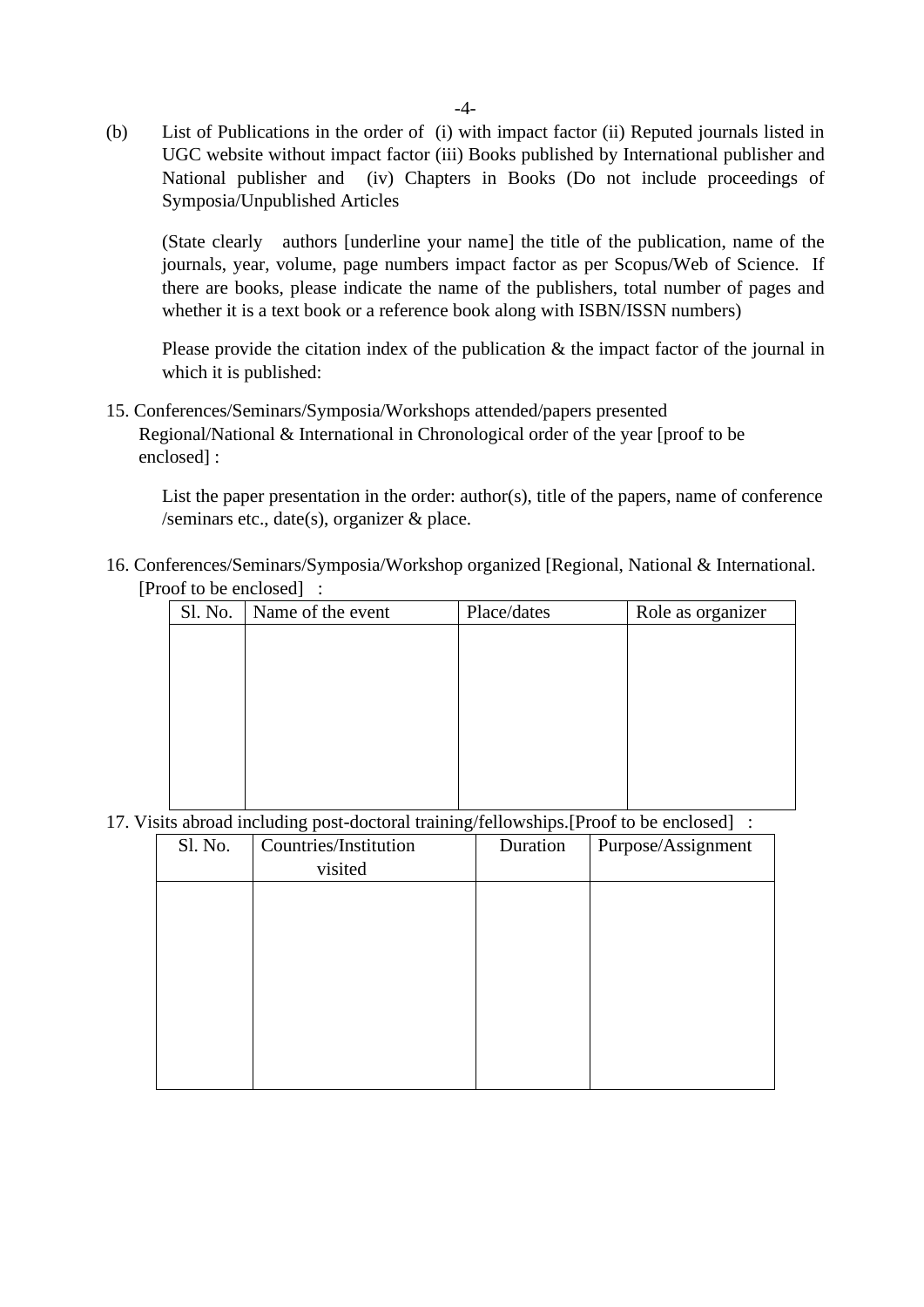#### 18. Establishment of Departments/Divisions/Laboratories etc. [Proof to be enclosed] :

| Sl. No. | Activity | Institution/Place | Dates |
|---------|----------|-------------------|-------|
|         |          |                   |       |
|         |          |                   |       |
|         |          |                   |       |
|         |          |                   |       |
|         |          |                   |       |
|         |          |                   |       |
|         |          |                   |       |
|         |          |                   |       |

## 19. Patents/IPR Filed, granted and marketed [Proof to be enclosed] :

## 20. Knowledge of Language :

|           | Ability to |       |       |
|-----------|------------|-------|-------|
| Languages | Read       | Speak | Write |
|           |            |       |       |
|           |            |       |       |

- 21. a. Teaching Experience at College/ University level :
- i) Under Graduate :
- ii) Post Graduate :
- iii) M.Phil. :

b. Number of years of Research Experience:

c. Furnish details for supervision of candidates for Research :

| Degree                   | Awarded (in number) | Under guidance (in number) |
|--------------------------|---------------------|----------------------------|
| M.Phil.                  |                     |                            |
| Ph.D.                    |                     |                            |
| Post-doctoral candidates |                     |                            |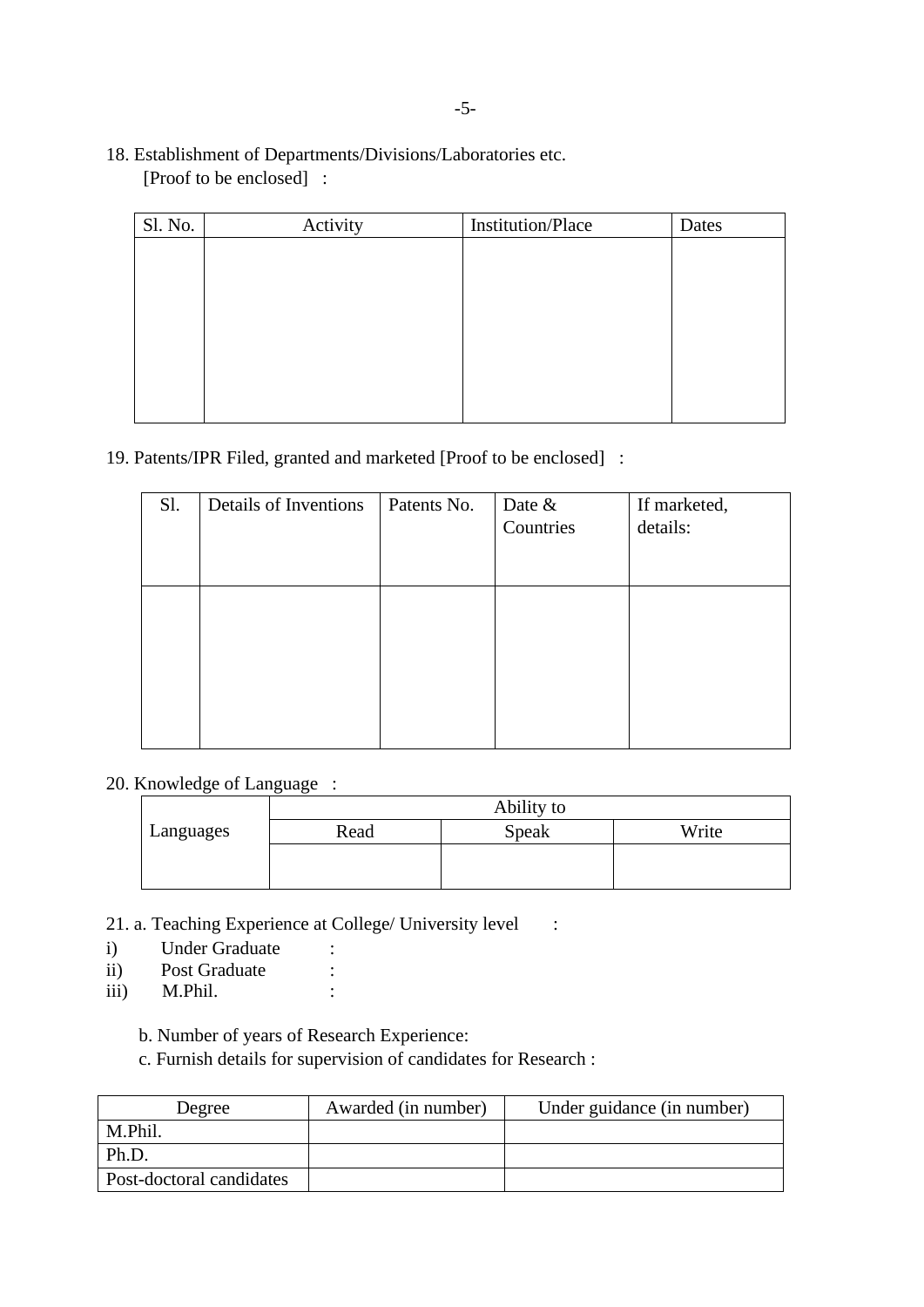22. Have you received any research scheme sponsored or supported by Local (State) National (UGC, CSIR, ICAR, ICMR, DST etc.) International (UN, UNESCO, WHO, FAO, etc.) Agencies? Give details with proof :

| Sl. | ັ<br>Title of the Project | Quantum of Support<br>[Rupees in lakhs] | <b>Funding Agency</b> | <b>Years of Project</b><br>Operation |
|-----|---------------------------|-----------------------------------------|-----------------------|--------------------------------------|
|     |                           |                                         |                       |                                      |
|     |                           |                                         |                       |                                      |
|     |                           |                                         |                       |                                      |
|     |                           |                                         |                       |                                      |
|     |                           |                                         |                       |                                      |
|     |                           |                                         |                       |                                      |

23. Have you handled any Consultancy Activity/Projects and /or Industry Interactions? [Proof to be enclosed] :

| Sl. | Title of the Project | Agency/Industry | consultancy<br>with date | Duration of GrantsReceived |
|-----|----------------------|-----------------|--------------------------|----------------------------|
|     |                      |                 |                          |                            |

24. Have you conducted any extension/community/literary activities in quantifiable terms? [Proof to be enclosed] :

| Sl. | Type of activity | Period<br>activity | $% \left( \left( \mathcal{A},\mathcal{A}\right) \right) =\left( \mathcal{A},\mathcal{A}\right)$ of | Agency<br>collaboration | of | Output |
|-----|------------------|--------------------|----------------------------------------------------------------------------------------------------|-------------------------|----|--------|
|     |                  |                    |                                                                                                    |                         |    |        |
|     |                  |                    |                                                                                                    |                         |    |        |
|     |                  |                    |                                                                                                    |                         |    |        |
|     |                  |                    |                                                                                                    |                         |    |        |
|     |                  |                    |                                                                                                    |                         |    |        |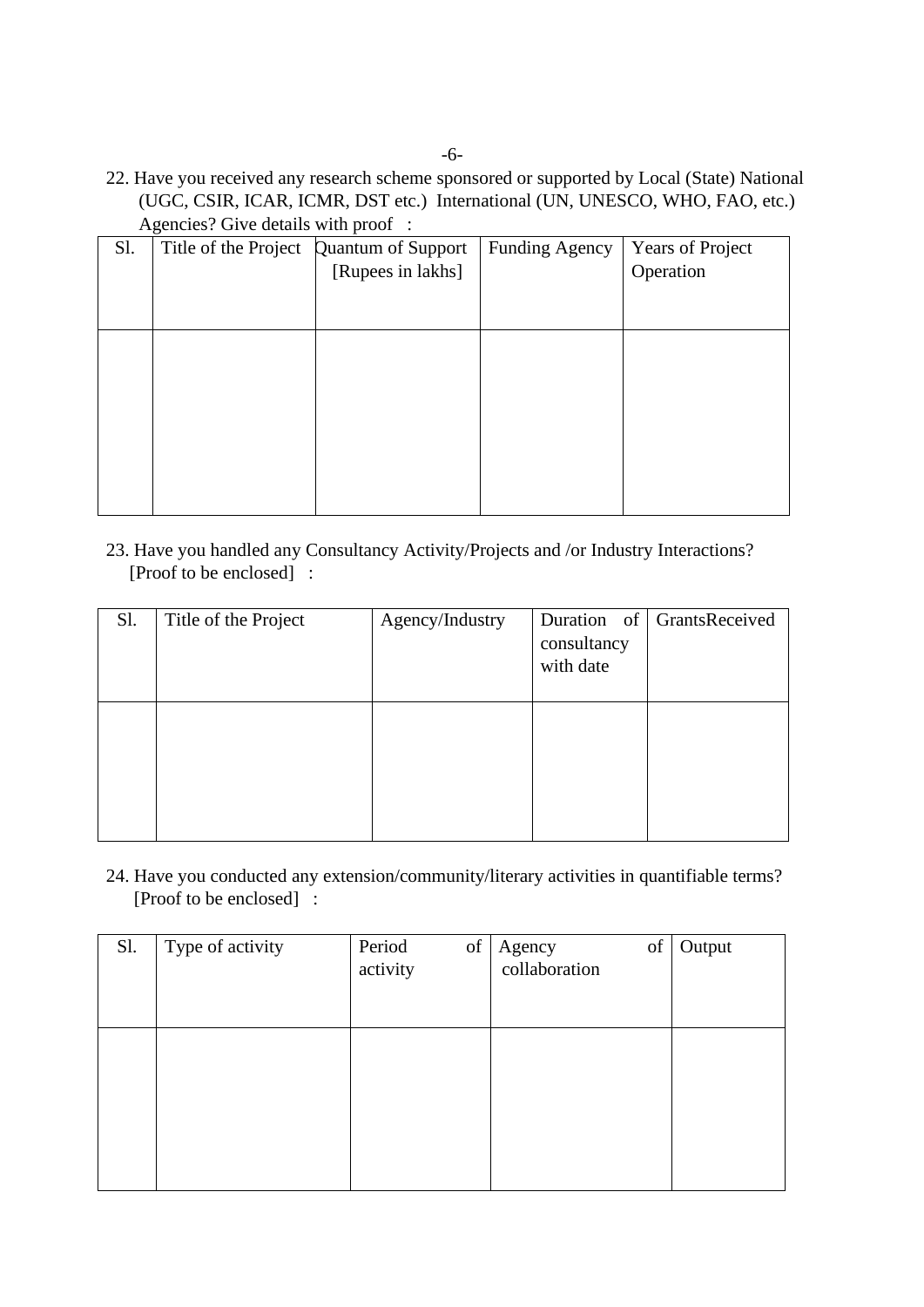- 25. Name and address of not less than two persons (not related by blood or marriage) to whom confidential reference could be made. They should be in a position to evaluate your candidature for the suitability of the position you are seeking now :
- 26. Name and address of two persons [not related by blood or marriage] from whom you have obtained the enclosed testimonials. Two are needed of which one should be from the Head of the Institution last attended :
- 27. Any court case is made/pending against you (Criminal cases/Disciplinary actions). Give brief account of the case like nature of complaint, action taken etc.
- 28. Any other information you would like to present for consideration :

#### I DECLARE THAT THE STATEMENTS MADE IN THIS APPLICATION ARE TRUE AND I STAND RESPONSIBLE FOR THEIR VALIDITY.

Place:

#### Date: **SIGNATURE OF THE APPLICANT**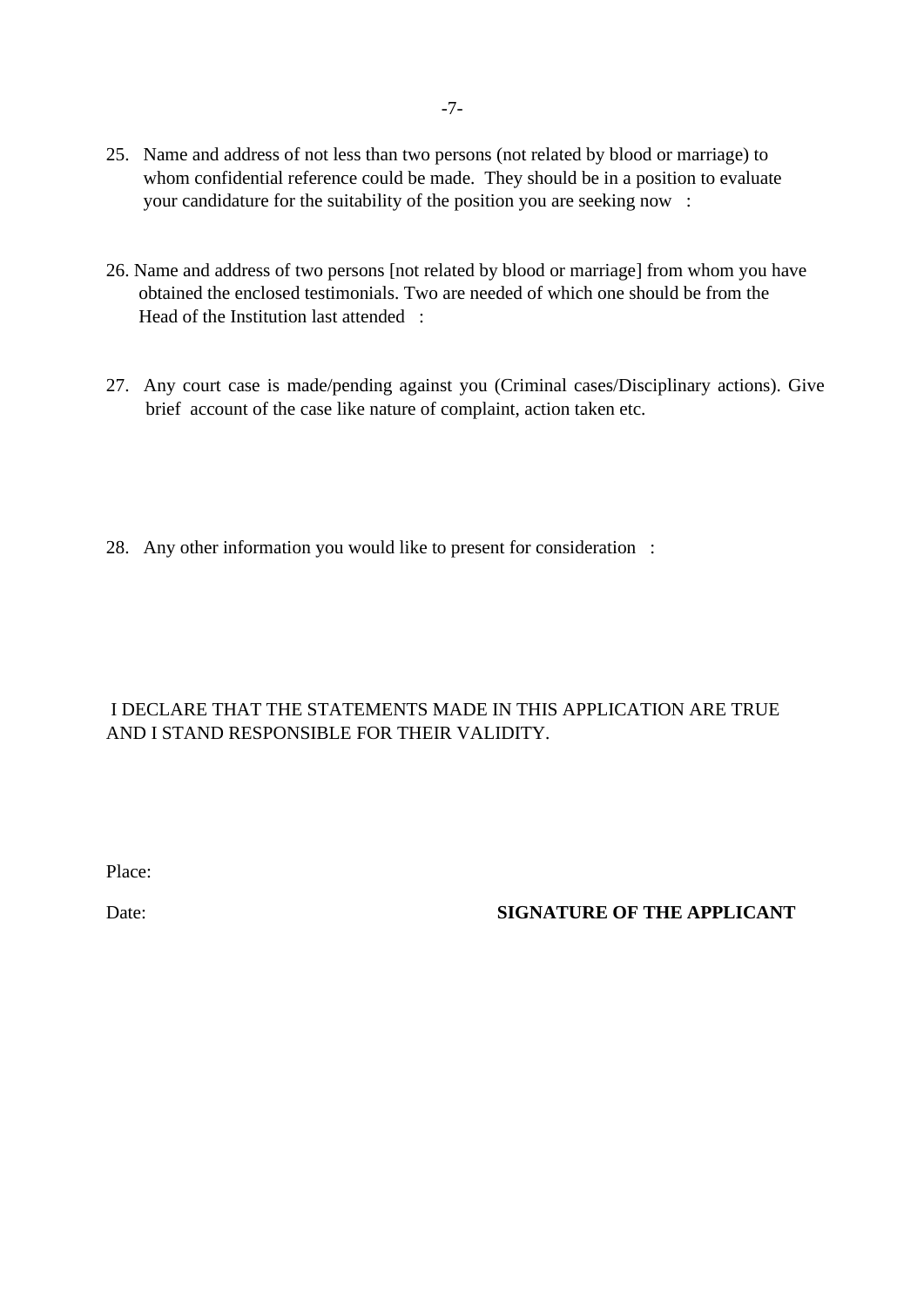## **ANNEXURE - I CODING SHEET**

# **NAME OF POST APPLIED FOR:**

| SI.            | <b>Particulars</b>                                      |                                            |              |                        |            |                        |                                    |                       |                                            |           |  |
|----------------|---------------------------------------------------------|--------------------------------------------|--------------|------------------------|------------|------------------------|------------------------------------|-----------------------|--------------------------------------------|-----------|--|
|                |                                                         |                                            |              |                        |            |                        |                                    |                       |                                            |           |  |
|                |                                                         |                                            |              |                        |            |                        |                                    |                       |                                            |           |  |
| 1              | Name of the Applicant:                                  |                                            |              |                        |            |                        |                                    |                       |                                            |           |  |
| $\overline{2}$ | Date of Birth:                                          |                                            |              |                        |            | Age:                   |                                    |                       | Sex: M/F                                   |           |  |
| 3              | Community:                                              |                                            |              |                        |            | <b>GT</b>              | BC/                                |                       | <b>MBC</b>                                 | SC/SCA/   |  |
|                |                                                         |                                            |              |                        |            |                        | <b>BCM</b>                         |                       |                                            | <b>ST</b> |  |
| $\overline{4}$ | <b>Qualification:</b>                                   |                                            |              |                        |            |                        |                                    |                       |                                            |           |  |
|                | <b>Name of the Degree</b>                               |                                            |              |                        |            | <b>Year of Passing</b> |                                    |                       | <b>Percentage of</b><br><b>Marks/Class</b> |           |  |
|                | PG                                                      |                                            |              |                        |            |                        |                                    |                       |                                            |           |  |
|                | M.Phil.                                                 |                                            |              |                        |            |                        |                                    |                       |                                            |           |  |
|                | Ph.D.                                                   |                                            |              |                        |            |                        |                                    |                       |                                            |           |  |
| 5              | NET/SLET/CSIR:                                          |                                            |              |                        |            |                        |                                    | Year of Passing       |                                            |           |  |
| 6              | <b>Additional Qualification:</b>                        |                                            |              |                        |            |                        |                                    |                       |                                            |           |  |
|                | <b>Name of the Degree</b>                               |                                            |              | <b>Year of Passing</b> |            |                        |                                    | <b>Percentage of</b>  |                                            |           |  |
|                |                                                         |                                            |              |                        |            |                        |                                    | <b>Marks/Class</b>    |                                            |           |  |
|                | D.Sc.                                                   |                                            |              |                        |            |                        |                                    |                       |                                            |           |  |
|                | Fellowship                                              |                                            |              |                        |            |                        |                                    |                       |                                            |           |  |
|                | <b>Titles</b>                                           |                                            |              |                        |            |                        |                                    |                       |                                            |           |  |
|                | Awards                                                  |                                            |              |                        |            |                        |                                    |                       |                                            |           |  |
| 7              |                                                         | Teaching/Research exp.<br>$UG: \ldots$ yrs |              |                        |            |                        | Res. Guidance:<br>$PG: \ldots$ yrs |                       |                                            |           |  |
|                | Guidance                                                |                                            |              |                        |            |                        |                                    |                       | M.Phil.:<br>$Ph.D.:$                       |           |  |
|                | [M.Phil./Ph.D.]:                                        |                                            |              |                        | Academic:  |                        |                                    |                       |                                            |           |  |
|                |                                                         | Experience                                 |              |                        |            |                        |                                    |                       | Administration:                            |           |  |
|                |                                                         |                                            |              |                        |            |                        |                                    | .<br>Years            |                                            |           |  |
|                |                                                         |                                            |              |                        | .<br>Years |                        |                                    |                       |                                            |           |  |
| 8              | Post-Doctoral Research Experience:                      |                                            |              |                        | National:  |                        |                                    |                       | International:                             |           |  |
|                |                                                         |                                            |              |                        |            | Years                  |                                    |                       | Years                                      |           |  |
| 9              | <b>Publications:</b>                                    |                                            | Articles in  |                        |            | National               |                                    |                       | Internationl                               | Chapters  |  |
|                |                                                         |                                            | Journals     |                        |            | publisher -            |                                    |                       | publisher -                                | in Books  |  |
|                |                                                         |                                            |              |                        |            | <b>Books</b>           |                                    | <b>Books</b>          |                                            |           |  |
|                | <b>API Score:</b>                                       |                                            | $\ldots$ nos |                        |            | $\ldots$ nos           |                                    | $\ldots$ nos<br>. nos |                                            |           |  |
| 10             |                                                         | <b>Organization of Depts./Conference:</b>  |              |                        |            |                        |                                    |                       |                                            |           |  |
|                | Conference:  nos<br>$Labs/Depts::$ nos                  |                                            |              |                        |            |                        |                                    |                       |                                            |           |  |
| 11             | <b>Conference, Seminar, Workshop participated:</b>      |                                            |              |                        |            |                        |                                    |                       |                                            |           |  |
|                | National:  nos<br>Regional:  nos<br>International:  nos |                                            |              |                        |            |                        |                                    |                       |                                            |           |  |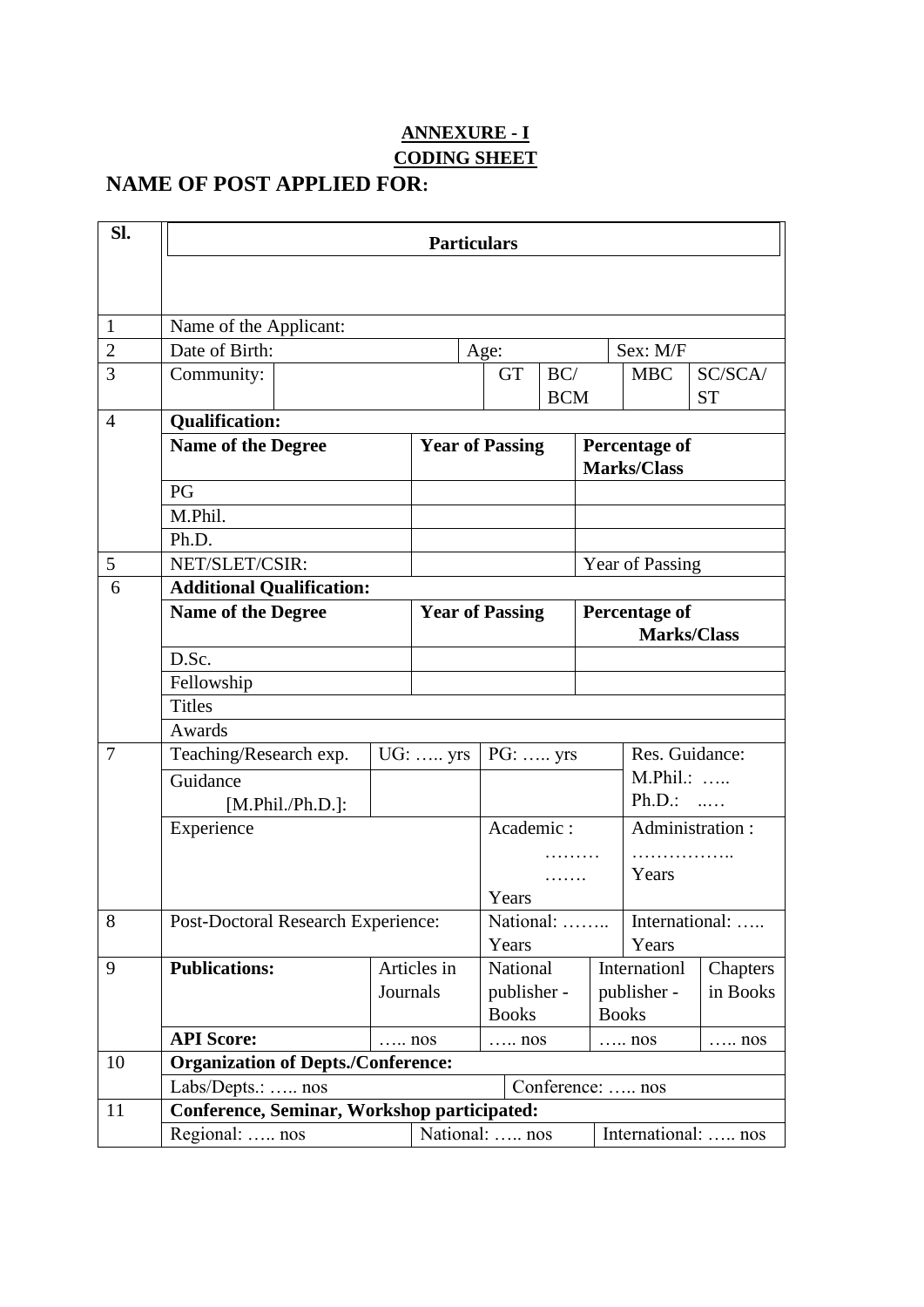| 12                                                                                                                                              | Research Project conducted and Fund generated in Rs.:                    |                             |  |  |  |  |
|-------------------------------------------------------------------------------------------------------------------------------------------------|--------------------------------------------------------------------------|-----------------------------|--|--|--|--|
| 13                                                                                                                                              | Patents granted:  nos                                                    | Consultancies handled:  nos |  |  |  |  |
| 14                                                                                                                                              | <b>Present Position:</b>                                                 |                             |  |  |  |  |
| 15                                                                                                                                              | Scale of Pay/salary:                                                     |                             |  |  |  |  |
| 16                                                                                                                                              | Address to which communication is to be sent with Tel. No. and Email ID: |                             |  |  |  |  |
| I declare that the details given above are correct and I stand responsible for their<br>validity.<br>Date:<br><b>Signature of the Applicant</b> |                                                                          |                             |  |  |  |  |
| Note: This coding sheet should be filled in by the applicant without fail.                                                                      |                                                                          |                             |  |  |  |  |
| For office use only                                                                                                                             |                                                                          |                             |  |  |  |  |
| Verified.                                                                                                                                       |                                                                          | Comments, if any.           |  |  |  |  |
| ASO/SO<br>A.R.                                                                                                                                  |                                                                          |                             |  |  |  |  |